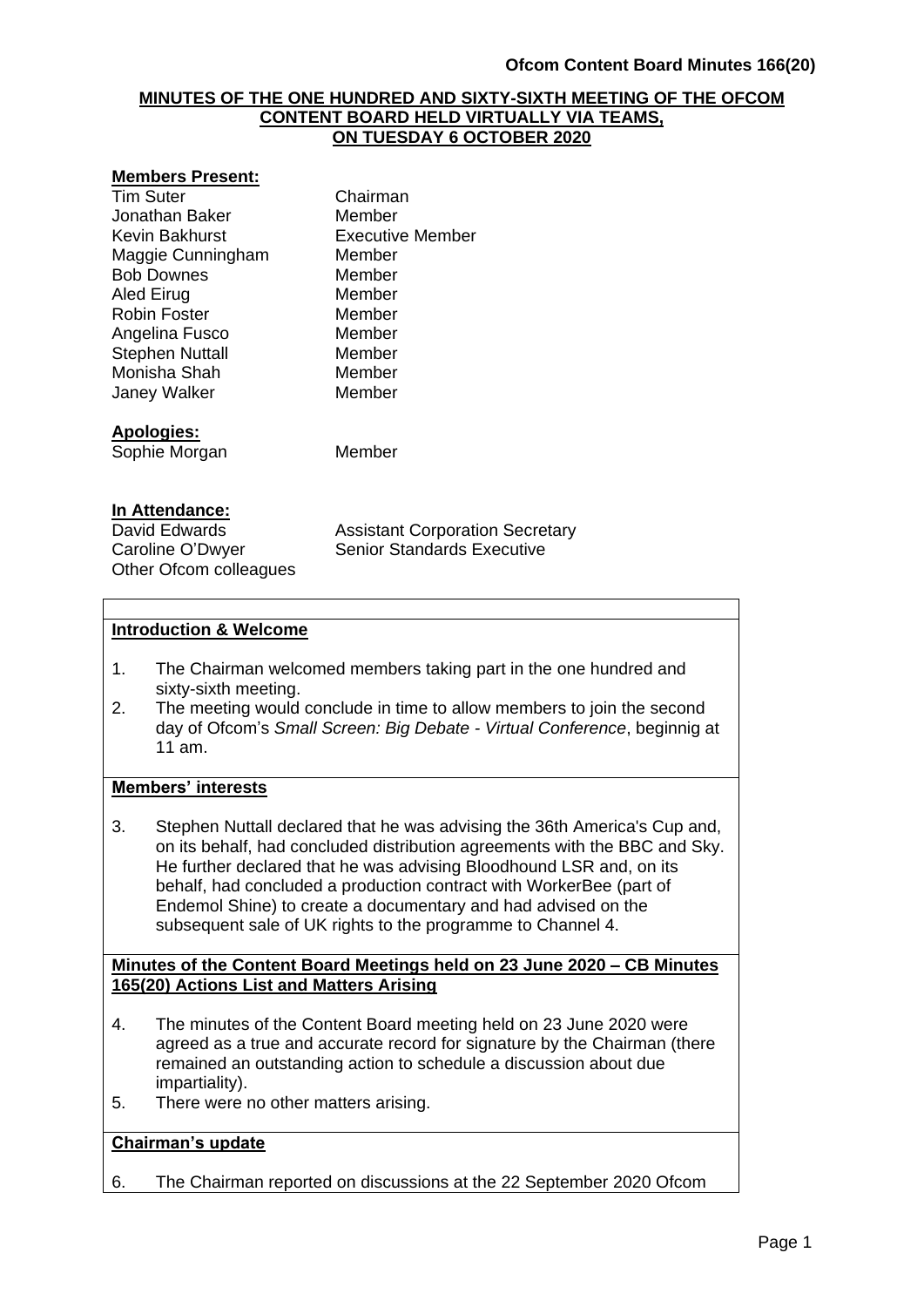Board meeting and focussed on the main areas of work (he had already reported on the 15 July 2020 Ofcom Board meeting at a Content Board briefing/catch-up held in September, held to bridge the gap between the June and October Content Board meetings).

7. The Chairman reported on progress to recruit new Content Board members. Appointments were expected shortly and an increased membership (in line with an anticipated expansion of the Content Board's remit to include online harms).

## **Broadcast and Online Content Updates - CB 18(20)**

- 8. Members had received a paper providing an update on key policy and project areas in the Broadcast and Online Content Group.
- 9. Members were updated further and discussed a wide range of topics, including:
	- Online harms regulation; it was noted that the Government was planning to publish a full response to its White Paper on Online Harms shortly; the focus would then shift to the parliamentary process (with legislation expected to be introduced in 2021).
	- There was discussion of issues including the safeguarding of journalistic content, one challenge being to define 'good quality' journalism; a free press; the role of social media in elections; and members noted the recent publication of a report by the House of Lords Select Committee on Democracy and Digital Technologies (*Digital Technology and the Resurrection of Trust*).
	- Video Sharing Platforms (VSPs); it was noted that a Statutory Instrument had been laid before Parliament to transpose the Audiovisual Media Services Directive into UK law; an Ofcom Call for Evidence had closed in September, with 40+ responses received from stakeholders to inform development of Ofcom guidance documents on the new requirements; and that Ofcom would have new regulatory powers from early November.
	- Diversity in broadcasting; it was noted that this year's report, expected to be published in November, would cover radio and TV and aim to reflect the changing landscape of the broadcasting industry, including the effects of COVID-19 and the *Black Lives Matter* movement.
	- BBC work areas; a recording of the recent Inside Ofcom event featuring the new Director-General of the BBC, Tim Davie, would be shared with members.
	- Ofcom expected to publish its third report on the BBC (Annual Report/ Performance Report) in mid-November; it was noted that a sub-group of members would meet in the afternoon to input views prior to the Executive's submission to the October Ofcom Board meeting, to obtain sign-off.
	- It was further noted that work would be undertaken by Ofcom on the market position of BBC Sounds, following a number of changes to the service, including the recent launch of the Radio 1 Dance stream; and that the Executive was in the process of finalising a Call for Evidence as part of the BBC Studios review.
	- The BBC had announced plans to make cuts to its local and regional news and current affairs coverage to make cost savings; concerns had been raised by stakeholders and Ofcom had asked the BBC to set out the basis on which its decisions had been made and how they would impact on BBC public purposes, a follow-up discussion with the BBC would take place shortly.
	- Standards and Audience Protection; there had been an upward trend in